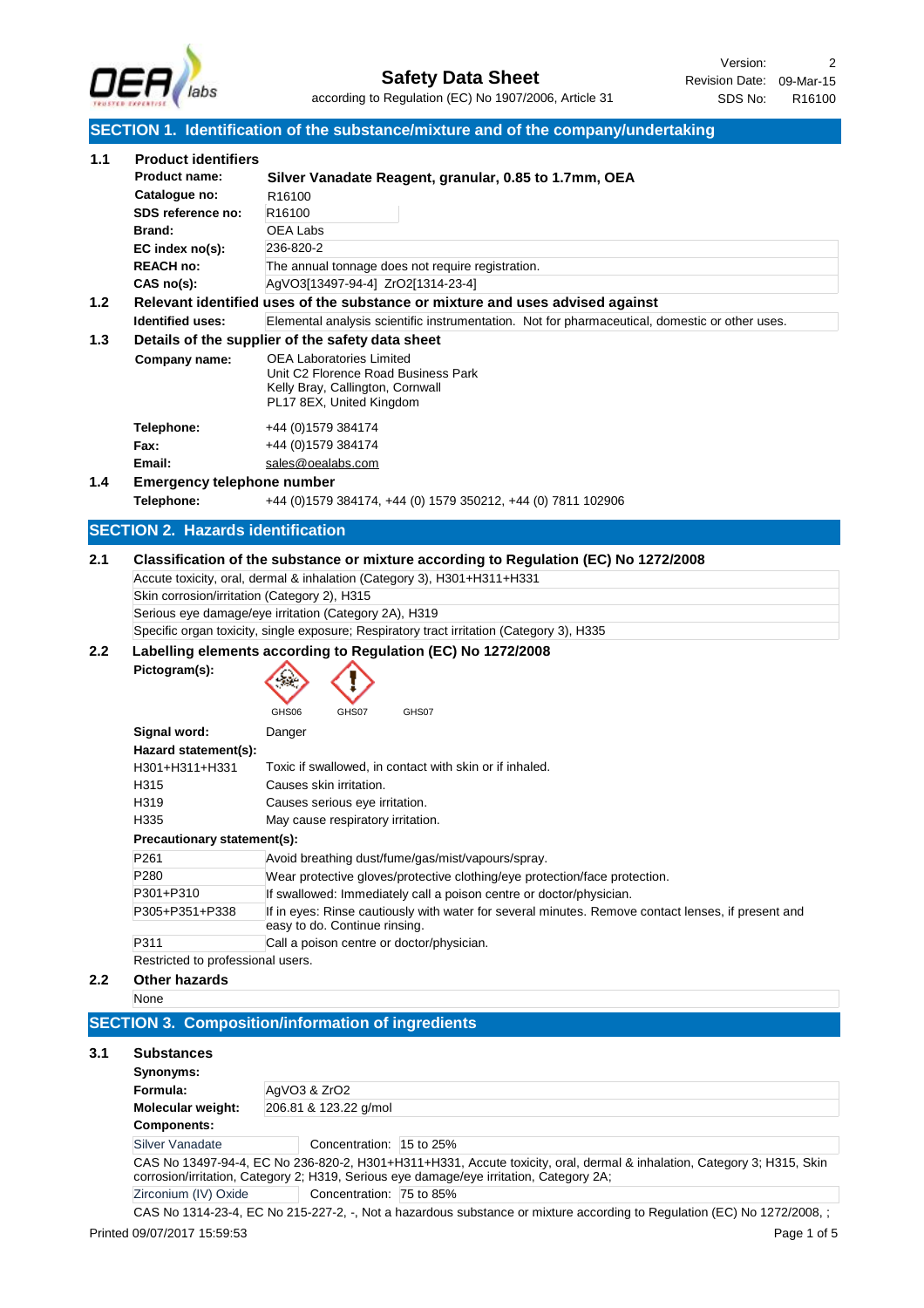

### **SECTION 4. First aid measures**

#### **4.1 Description of first aid measures**

#### **General advice:**

Consult a physician. Show this safety data sheet to the doctor in attendance.

#### **If Inhaled:**

If breathed in, move person into fresh air. If not breathing, give artificial respiration. Consult a physician.

#### **In case of skin contact:**

Wash off with soap and plenty of water. Take victim immediately to hospital. Consult a physician.

#### **In case of eye contact:**

Rinse thoroughly with plenty of water for at least 15 minutes and consult a physician.

**If swallowed:**

Never give anything by mouth to an unconscious person. Rinse mouth with water. Consult a physician.a physician.

#### **4.2 Most important symptoms and effects, both acute and delayed**

Nausea, Vomiting, Diarrhoea, Dizziness, Weakness, Cough, chest pain, Difficulty in breathing, May cause argyria (a slategray or bluish discoloration of the skin and deep tissues due to the deposit of insoluble albuminate of silver). To the best of our knowledge, the chemical, physical, and toxicological properties have not been thoroughly investigated.

#### **4.3 Indication of any immediate medical attention and special treatment needed**

No data available.

### **SECTION 5. Firefighting measures**

#### **5.1 Extinquishing media**

#### **Suitable extinquishing media:**

Use water spray, alcohol-resistant foam, dry chemical or carbon dioxide.

**5.2 Special hazards arrising from the substance or mixture** Silver/silver oxides, Vanadium/vanadium oxides.

### **5.3 Advice for firefighters**

Wear self contained breathing apparatus for fire fighting if necessary.

#### **5.4 Further information**

No data available.

### **SECTION 6. Accidental release measures**

- **6.1 Personal precautions, protective equipment and emergency procedures** Wear respiratory protection. Avoid dust formation. Avoid breathing vapors, mist or gas. Ensure adequate ventilation. Evacuate personnel to safe areas. Avoid breathing dust.
- **6.2 Environmental precautions** Prevent further leakage or spillage if safe to do so. Do not let product enter drains.
- **6.3 Methods and materials for containment and cleaning up**
- Pick up and arrange disposal without creating dust. Sweep up and shovel. Keep in suitable, closed containers for disposal. **6.4 Reference to other sections**

### For disposal see section 13.

### **SECTION 7. Handling and storage**

#### **7.1 Precautions for safe handling**

Avoid contact with skin and eyes. Avoid formation of dust and aerosols. Provide appropriate exhaust ventilation at places where dust is formed.Normal measures for preventive fire protection.

**7.2 Conditions for safe storage, including any incompatibilities** Store in cool place. Keep container tightly closed in a dry and well-ventilated place.

# **7.3 Specific end uses**

No data available.

### **SECTION 8. Exposure controls/personal protection**

### **8.1 Control parameters**

#### **Components with workplace control parameters:**

Silver Vanadate

CAS No 13497-94-4, STEL, 0.03mg/m3 (silver compounds as Ag), UK, EH40 WEL; TWA, 0.01mg/m3 (silver compounds as Ag), UK, EH40 WEL

Zirconium (IV) Oxide

CAS No 1314-23-4, Not a hazardous substance or mixture according to Regulation (EC) No 1272/2008;

### **8.2 Exposure controls**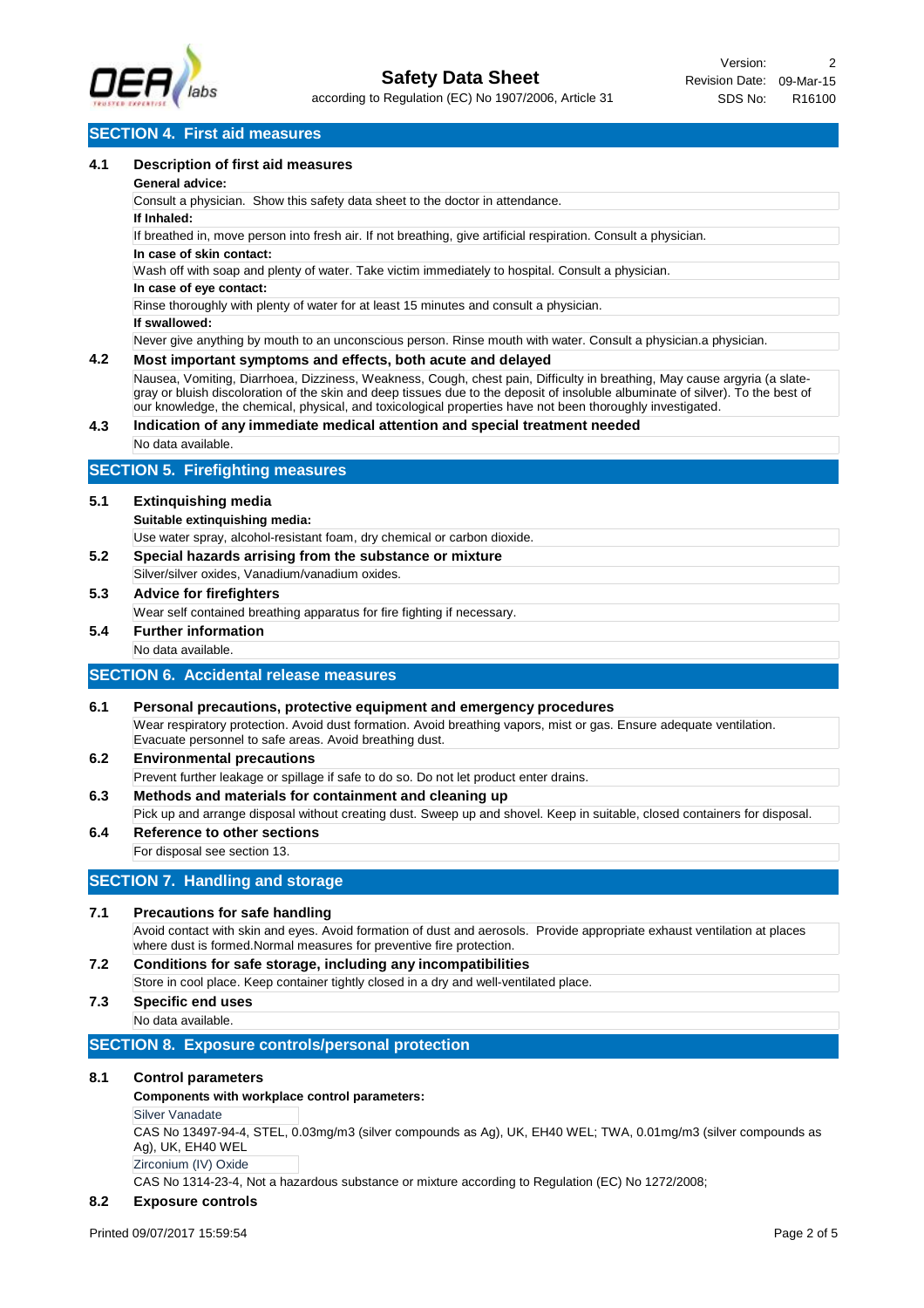

#### **Appropriate engineering controls:**

Avoid contact with skin, eyes and clothing. Wash hands before breaks and immediately after handling the product.

#### **Personal protective equipment:**

#### **Eye/face protection:**

Face shield and safety glasses Use equipment for eye protection tested and approved under appropriate government standards such as NIOSH (US) or EN 166(EU).

#### **Skin protection:**

Handle with gloves. Gloves must be inspected prior to use. Use proper glove removal technique (without touching glove's outer surface) to avoid skin contact with this product. Dispose of contaminated gloves after use in accordance with applicable laws and good laboratory practices. Wash and dry hands. The selected protective gloves have to satisfy the specifications of EU Directive 89/686/EEC and the standard EN 374 derived from it.

#### **Body protection:**

Complete suit protecting against chemicals, The type of protective equipment must be selected according to the concentration and amount of the dangerous substance at the specific workplace.

#### **Respiratory protection:**

Where risk assessment shows air-purifying respirators are appropriate use a full-face particle respirator type N100 (US) or type P3 (EN 143) respirator cartridges as a backup to engineering controls. If the respirator is the sole means of protection, use a full-face supplied air respirator. Use respirators and components tested and approved under appropriate government standards such as NIOSH (US) or CEN (EU).

**Environmental protection:**

No data available.

### **SECTION 9. Physical and chemical properties**

#### **9.1 Information on basic physical and chemical properties**

| Form:                                | Granules           |
|--------------------------------------|--------------------|
| Colour:                              |                    |
| Odour:                               | No data available. |
| Odour threshold:                     | No data available. |
| pH:                                  | No data available. |
| <b>Melting point:</b>                | No data available. |
| <b>Boiling point:</b>                | No data available. |
| Flash point:                         | No data available. |
| <b>Flammability solid/gas:</b>       | No data available. |
| <b>Upper/lower</b>                   | No data available. |
| flammability or<br>explosive limits: |                    |
| Water solubility:                    | No data available. |
| <b>Autoignition temp:</b>            | No data available. |
| Decomp temperature:                  | No data available. |
| <b>Explosive properties:</b>         | No data available. |
| <b>Oxidising properties:</b>         | No data available. |

# **9.2 Other safety information**

No data available.

#### **SECTION 10. Stability and reactivity**

| 10.1 | <b>Reactivity</b>                            |  |  |
|------|----------------------------------------------|--|--|
|      | No data available.                           |  |  |
| 10.2 | <b>Chemical stability</b>                    |  |  |
|      | No data available.                           |  |  |
| 10.3 | Possibility of hazardous reactions           |  |  |
|      | No data available.                           |  |  |
| 10.4 | <b>Conditions to avoid</b>                   |  |  |
|      | No data available.                           |  |  |
| 10.5 | Incompatible materials                       |  |  |
|      | Strong oxidising agents.                     |  |  |
| 10.6 | <b>Hazardous decompostion products</b>       |  |  |
|      | No data available.                           |  |  |
|      | <b>SECTION 11. Toxicological information</b> |  |  |

**11.1 Information on toxicological effects**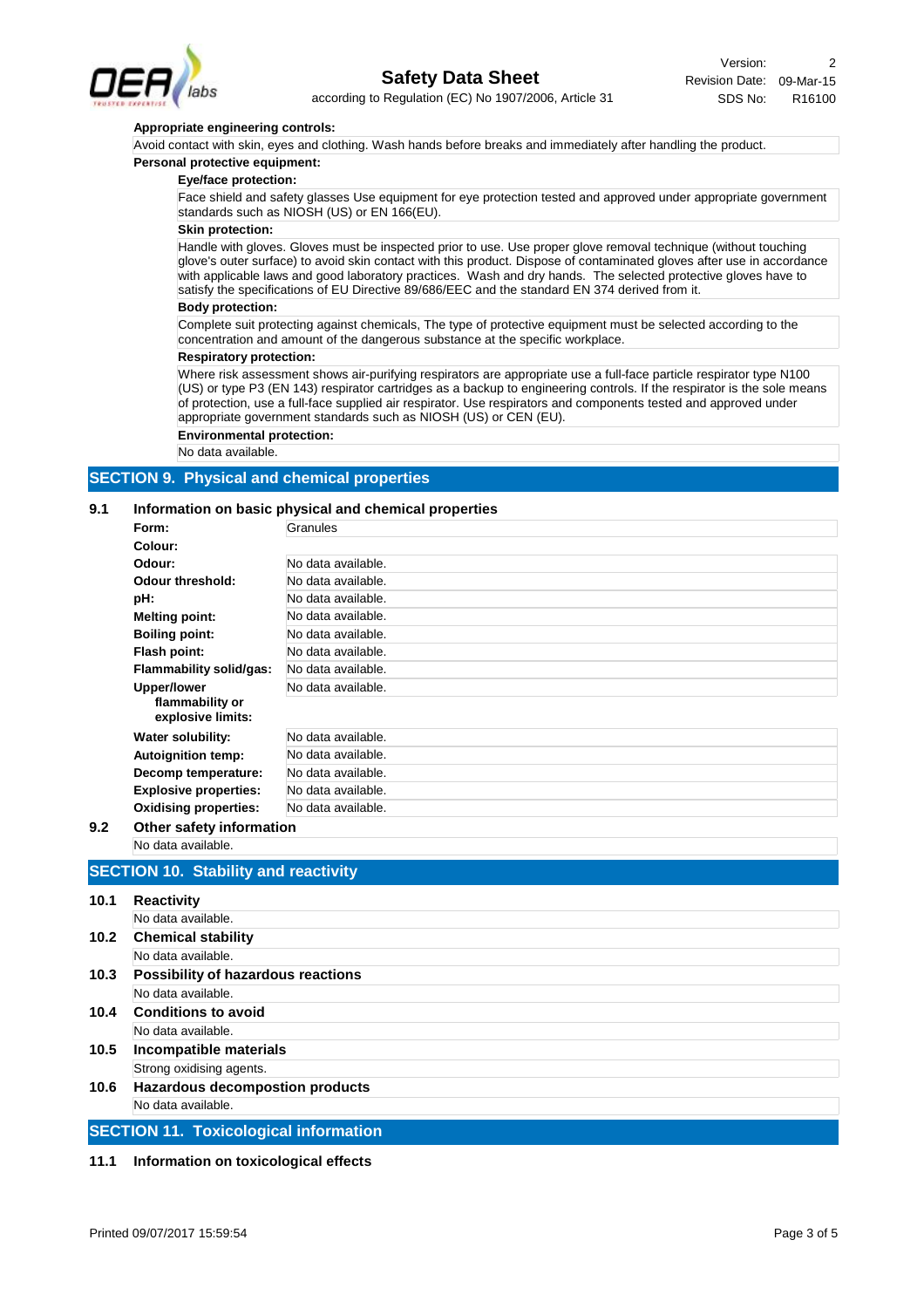

| No data available.<br>Skin corrosion/irritation:<br>No data available.<br>Serious eye damage/eye irritation:<br>No data available.<br>Respiratory or skin sensitisation:<br>No data available.<br>Germ cell mutagenicity:<br>No data available.<br>Carcinogenicity:<br>No component of this product present at levels greater than or equal to 0.1% is identified as probable, possible or confirmed<br>human carcinogen by IARC.<br><b>Reproductive toxicity:</b><br>No component of this product present at levels greater than or equal to 0.1% is identified as<br>Specific target organ toxicity - single exposure:<br>No data available.<br>Specific target organ toxicity - repeated exposure:<br>No data available.<br><b>Aspiration hazard:</b><br>No data available.<br>Potential health effects - inhalation:<br>Toxic if inhaled. Causes respiratory tract irritation.<br>Potential health effects - ingestion:<br>Toxic if swallowed.<br>Potential health effects - skin:<br>Toxic if absorbed through skin. Causes skin irritation.<br>Potential health effects - eyes:<br>Causes serious eye irritation.<br>Signs and symptoms of exposure:<br>Nausea, Vomiting, Diarrhoea, Dizziness, Weakness, Cough, chest pain, Difficulty in breathing, May cause<br>argyria (a slate-gray or bluish discoloration of the skin and deep tissues due to the deposit of insoluble albuminate of silver).<br>To the best of our knowledge, the chemical, physical, and toxicological properties have not been thoroughly investigated.<br>Additional information. | <b>Acute toxicity:</b> |
|--------------------------------------------------------------------------------------------------------------------------------------------------------------------------------------------------------------------------------------------------------------------------------------------------------------------------------------------------------------------------------------------------------------------------------------------------------------------------------------------------------------------------------------------------------------------------------------------------------------------------------------------------------------------------------------------------------------------------------------------------------------------------------------------------------------------------------------------------------------------------------------------------------------------------------------------------------------------------------------------------------------------------------------------------------------------------------------------------------------------------------------------------------------------------------------------------------------------------------------------------------------------------------------------------------------------------------------------------------------------------------------------------------------------------------------------------------------------------------------------------------------------------------------------------------------------|------------------------|
|                                                                                                                                                                                                                                                                                                                                                                                                                                                                                                                                                                                                                                                                                                                                                                                                                                                                                                                                                                                                                                                                                                                                                                                                                                                                                                                                                                                                                                                                                                                                                                    |                        |
|                                                                                                                                                                                                                                                                                                                                                                                                                                                                                                                                                                                                                                                                                                                                                                                                                                                                                                                                                                                                                                                                                                                                                                                                                                                                                                                                                                                                                                                                                                                                                                    |                        |
|                                                                                                                                                                                                                                                                                                                                                                                                                                                                                                                                                                                                                                                                                                                                                                                                                                                                                                                                                                                                                                                                                                                                                                                                                                                                                                                                                                                                                                                                                                                                                                    |                        |
|                                                                                                                                                                                                                                                                                                                                                                                                                                                                                                                                                                                                                                                                                                                                                                                                                                                                                                                                                                                                                                                                                                                                                                                                                                                                                                                                                                                                                                                                                                                                                                    |                        |
|                                                                                                                                                                                                                                                                                                                                                                                                                                                                                                                                                                                                                                                                                                                                                                                                                                                                                                                                                                                                                                                                                                                                                                                                                                                                                                                                                                                                                                                                                                                                                                    |                        |
|                                                                                                                                                                                                                                                                                                                                                                                                                                                                                                                                                                                                                                                                                                                                                                                                                                                                                                                                                                                                                                                                                                                                                                                                                                                                                                                                                                                                                                                                                                                                                                    |                        |
|                                                                                                                                                                                                                                                                                                                                                                                                                                                                                                                                                                                                                                                                                                                                                                                                                                                                                                                                                                                                                                                                                                                                                                                                                                                                                                                                                                                                                                                                                                                                                                    |                        |
|                                                                                                                                                                                                                                                                                                                                                                                                                                                                                                                                                                                                                                                                                                                                                                                                                                                                                                                                                                                                                                                                                                                                                                                                                                                                                                                                                                                                                                                                                                                                                                    |                        |
|                                                                                                                                                                                                                                                                                                                                                                                                                                                                                                                                                                                                                                                                                                                                                                                                                                                                                                                                                                                                                                                                                                                                                                                                                                                                                                                                                                                                                                                                                                                                                                    |                        |
|                                                                                                                                                                                                                                                                                                                                                                                                                                                                                                                                                                                                                                                                                                                                                                                                                                                                                                                                                                                                                                                                                                                                                                                                                                                                                                                                                                                                                                                                                                                                                                    |                        |
|                                                                                                                                                                                                                                                                                                                                                                                                                                                                                                                                                                                                                                                                                                                                                                                                                                                                                                                                                                                                                                                                                                                                                                                                                                                                                                                                                                                                                                                                                                                                                                    |                        |
|                                                                                                                                                                                                                                                                                                                                                                                                                                                                                                                                                                                                                                                                                                                                                                                                                                                                                                                                                                                                                                                                                                                                                                                                                                                                                                                                                                                                                                                                                                                                                                    |                        |
|                                                                                                                                                                                                                                                                                                                                                                                                                                                                                                                                                                                                                                                                                                                                                                                                                                                                                                                                                                                                                                                                                                                                                                                                                                                                                                                                                                                                                                                                                                                                                                    |                        |
|                                                                                                                                                                                                                                                                                                                                                                                                                                                                                                                                                                                                                                                                                                                                                                                                                                                                                                                                                                                                                                                                                                                                                                                                                                                                                                                                                                                                                                                                                                                                                                    |                        |
|                                                                                                                                                                                                                                                                                                                                                                                                                                                                                                                                                                                                                                                                                                                                                                                                                                                                                                                                                                                                                                                                                                                                                                                                                                                                                                                                                                                                                                                                                                                                                                    |                        |
|                                                                                                                                                                                                                                                                                                                                                                                                                                                                                                                                                                                                                                                                                                                                                                                                                                                                                                                                                                                                                                                                                                                                                                                                                                                                                                                                                                                                                                                                                                                                                                    |                        |
|                                                                                                                                                                                                                                                                                                                                                                                                                                                                                                                                                                                                                                                                                                                                                                                                                                                                                                                                                                                                                                                                                                                                                                                                                                                                                                                                                                                                                                                                                                                                                                    |                        |
|                                                                                                                                                                                                                                                                                                                                                                                                                                                                                                                                                                                                                                                                                                                                                                                                                                                                                                                                                                                                                                                                                                                                                                                                                                                                                                                                                                                                                                                                                                                                                                    |                        |
|                                                                                                                                                                                                                                                                                                                                                                                                                                                                                                                                                                                                                                                                                                                                                                                                                                                                                                                                                                                                                                                                                                                                                                                                                                                                                                                                                                                                                                                                                                                                                                    |                        |
|                                                                                                                                                                                                                                                                                                                                                                                                                                                                                                                                                                                                                                                                                                                                                                                                                                                                                                                                                                                                                                                                                                                                                                                                                                                                                                                                                                                                                                                                                                                                                                    |                        |
|                                                                                                                                                                                                                                                                                                                                                                                                                                                                                                                                                                                                                                                                                                                                                                                                                                                                                                                                                                                                                                                                                                                                                                                                                                                                                                                                                                                                                                                                                                                                                                    |                        |
|                                                                                                                                                                                                                                                                                                                                                                                                                                                                                                                                                                                                                                                                                                                                                                                                                                                                                                                                                                                                                                                                                                                                                                                                                                                                                                                                                                                                                                                                                                                                                                    |                        |
|                                                                                                                                                                                                                                                                                                                                                                                                                                                                                                                                                                                                                                                                                                                                                                                                                                                                                                                                                                                                                                                                                                                                                                                                                                                                                                                                                                                                                                                                                                                                                                    |                        |
|                                                                                                                                                                                                                                                                                                                                                                                                                                                                                                                                                                                                                                                                                                                                                                                                                                                                                                                                                                                                                                                                                                                                                                                                                                                                                                                                                                                                                                                                                                                                                                    |                        |
|                                                                                                                                                                                                                                                                                                                                                                                                                                                                                                                                                                                                                                                                                                                                                                                                                                                                                                                                                                                                                                                                                                                                                                                                                                                                                                                                                                                                                                                                                                                                                                    |                        |
|                                                                                                                                                                                                                                                                                                                                                                                                                                                                                                                                                                                                                                                                                                                                                                                                                                                                                                                                                                                                                                                                                                                                                                                                                                                                                                                                                                                                                                                                                                                                                                    |                        |
|                                                                                                                                                                                                                                                                                                                                                                                                                                                                                                                                                                                                                                                                                                                                                                                                                                                                                                                                                                                                                                                                                                                                                                                                                                                                                                                                                                                                                                                                                                                                                                    |                        |
|                                                                                                                                                                                                                                                                                                                                                                                                                                                                                                                                                                                                                                                                                                                                                                                                                                                                                                                                                                                                                                                                                                                                                                                                                                                                                                                                                                                                                                                                                                                                                                    |                        |
|                                                                                                                                                                                                                                                                                                                                                                                                                                                                                                                                                                                                                                                                                                                                                                                                                                                                                                                                                                                                                                                                                                                                                                                                                                                                                                                                                                                                                                                                                                                                                                    |                        |

**Additional information:**

# RTECS: Not available

## **SECTION 12. Ecological information**

#### **12.1 Toxicity**

|      | <b>Toxicity to fish:</b>                  | No data available. |  |
|------|-------------------------------------------|--------------------|--|
|      | <b>Toxicity to daphnia</b>                | No data available. |  |
|      | and other aquatic<br>invertibrates:       |                    |  |
|      | <b>Toxicity to algae:</b>                 | No data available. |  |
|      | <b>Toxicity to bacteria:</b>              | No data available. |  |
| 12.2 | <b>Persistance and degradability</b>      |                    |  |
|      | No data available.                        |                    |  |
| 12.3 | <b>Bioaccumulative potential</b>          |                    |  |
|      | No data available.                        |                    |  |
| 12.4 | <b>Mobility in soil</b>                   |                    |  |
|      | No data available.                        |                    |  |
| 12.5 | <b>Results of PBT and vPvB assessment</b> |                    |  |
|      | No data available.                        |                    |  |
| 12.6 | Other adverse effects                     |                    |  |
|      | No data available.                        |                    |  |
|      |                                           |                    |  |

### **SECTION 13. Disposal considerations**

#### **13.1 Waste treatment methods**

#### **Product:**

Offer surplus and non-recyclable solutions to a licensed disposal company. Contact a licensed professional waste disposal service to dispose of this material. Dissolve or mix the material with a combustible solvent and burn in a chemical incinerator equipped with an afterburner and scrubber.